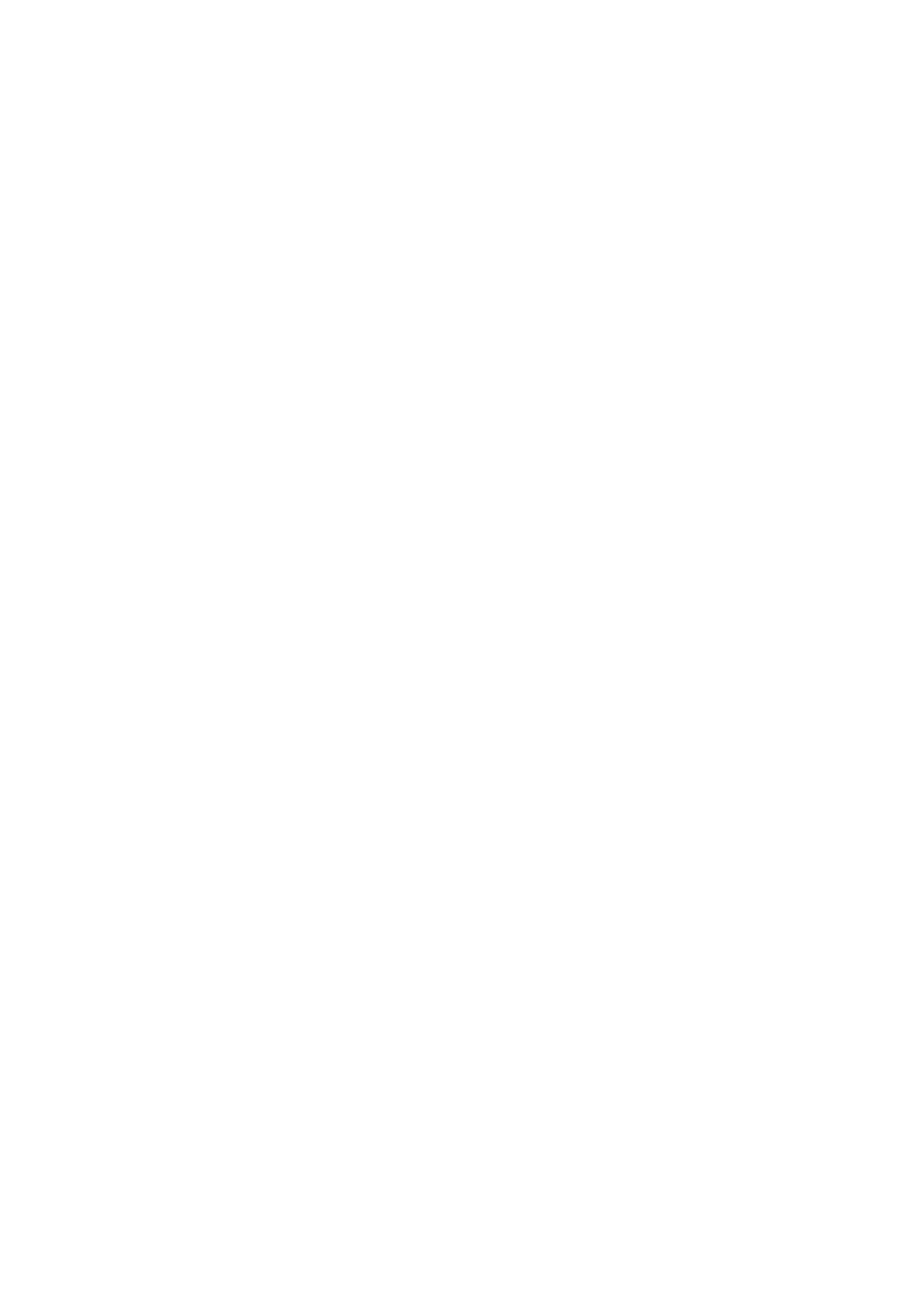

The Centre for the Study of Democracy (CSD) is the post-graduate and post-doctoral research centre of Politics and International Relations at the University of Westminster. CSD supports research into all aspects of the past, present, and future of democracy, in such diverse areas as political theory and philosophy, international relations and law, European Union social policy, gender and politics, mass media and communications, and the politics and culture of China, Europe, the United States, and Islam. CSD hosts seminars, public lectures, and symposia in its efforts to foster greater awareness of the advantages and disadvantages of democracy in the public and private spheres at local, regional, national, and international levels. CSD publications include *CSD Perspectives* and the *CSD Bulletin*. As with all CSD publications and events, the opinions expressed in these pages do not necessarily represent those held generally or officially in CSD or the University of Westminster.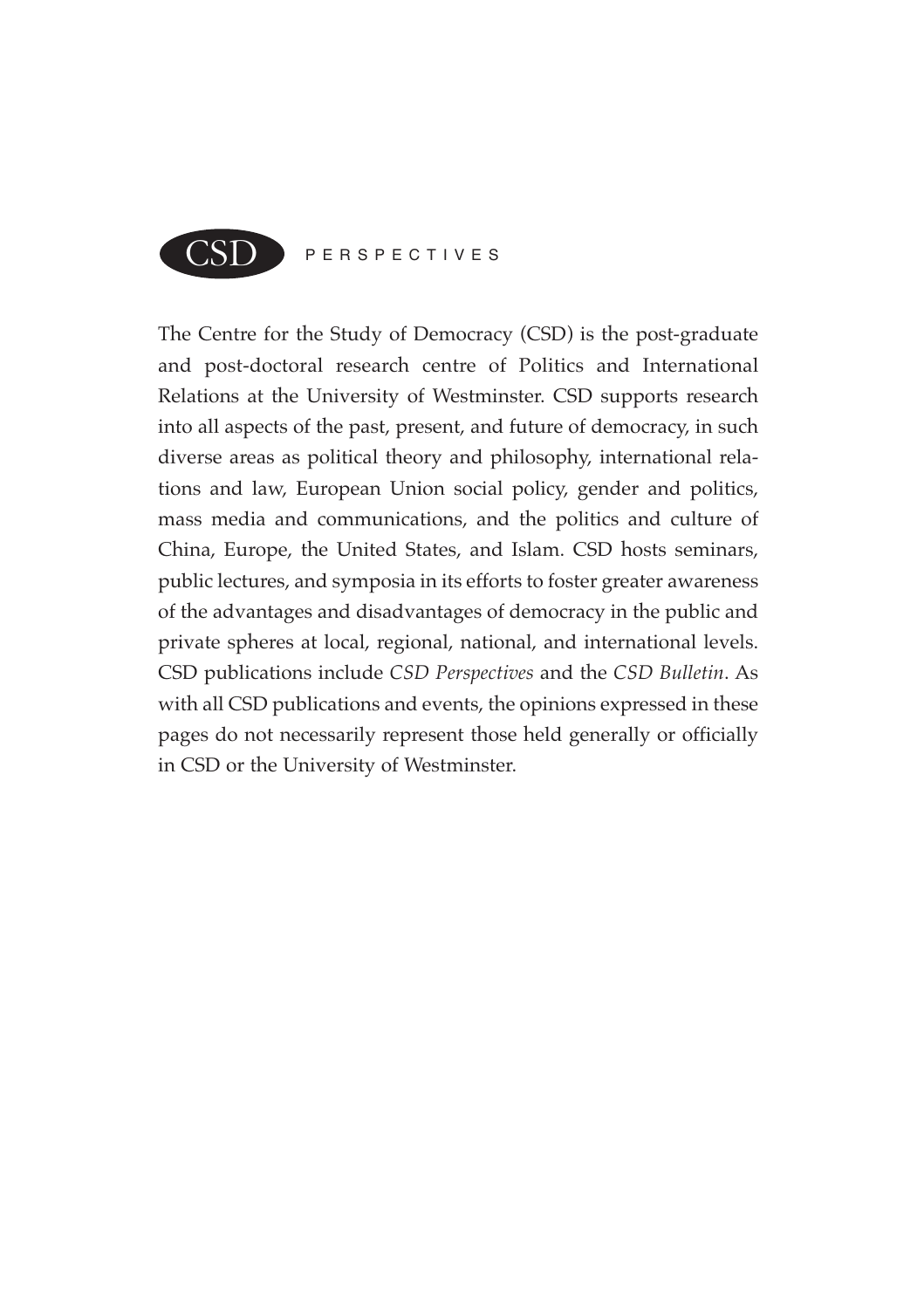Chantal Mouffe is Professor of Political Theory at CSD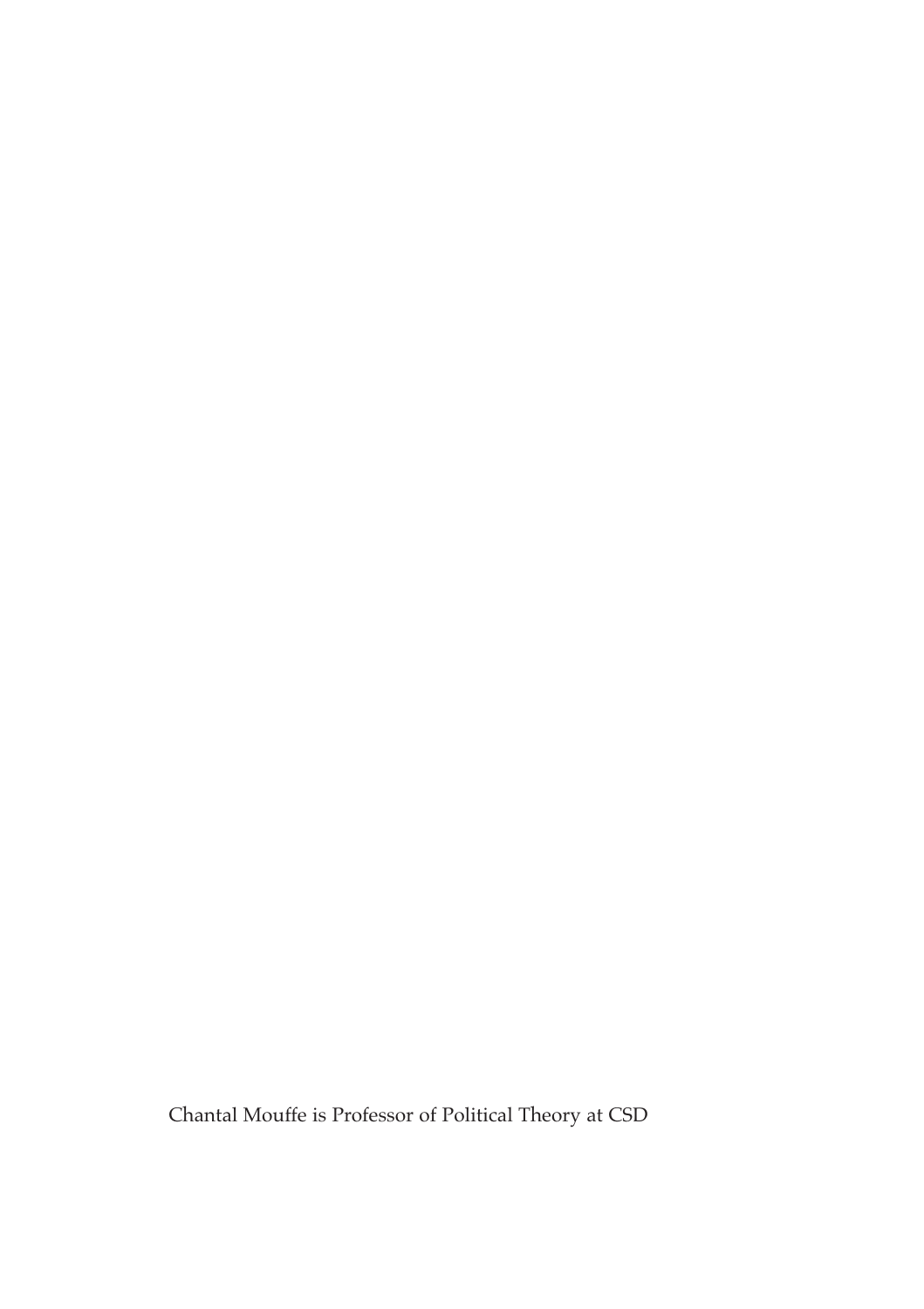### CHANTAL MOUFFE

# politics and passions

the stakes of democracy



Centre for the Study of Democracy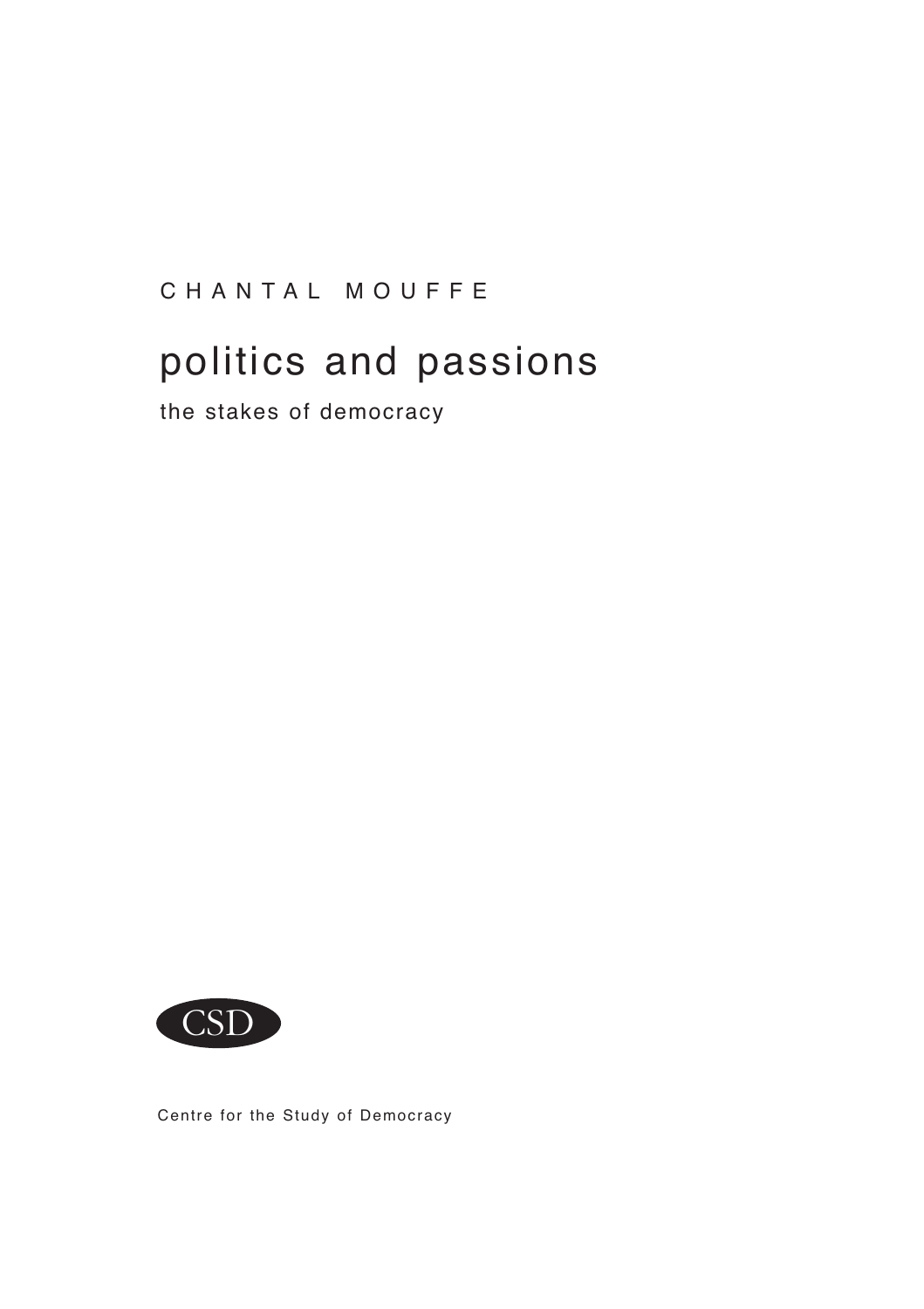© Centre for the Study of Democracy, 2002

All rights reserved. No part of this publication may be reproduced, stored in a retrieval system, or transmitted in any form or by any means, electronic or otherwise, without prior permission from the publisher and the copyright holder.

ISBN 0 85374 802 0

Cover photo © Vladimir Uher Reproduced by courtesy of The Pepin Press, Amsterdam

Printed and bound in Great Britain



Centre for the Study of Democracy 100 Park Village East London NW1 3SR Tel (44) 20 7911 5138 Fax (44) 20 7911 5164 Email csd@wmin.ac.uk www.wmin.ac.uk/csd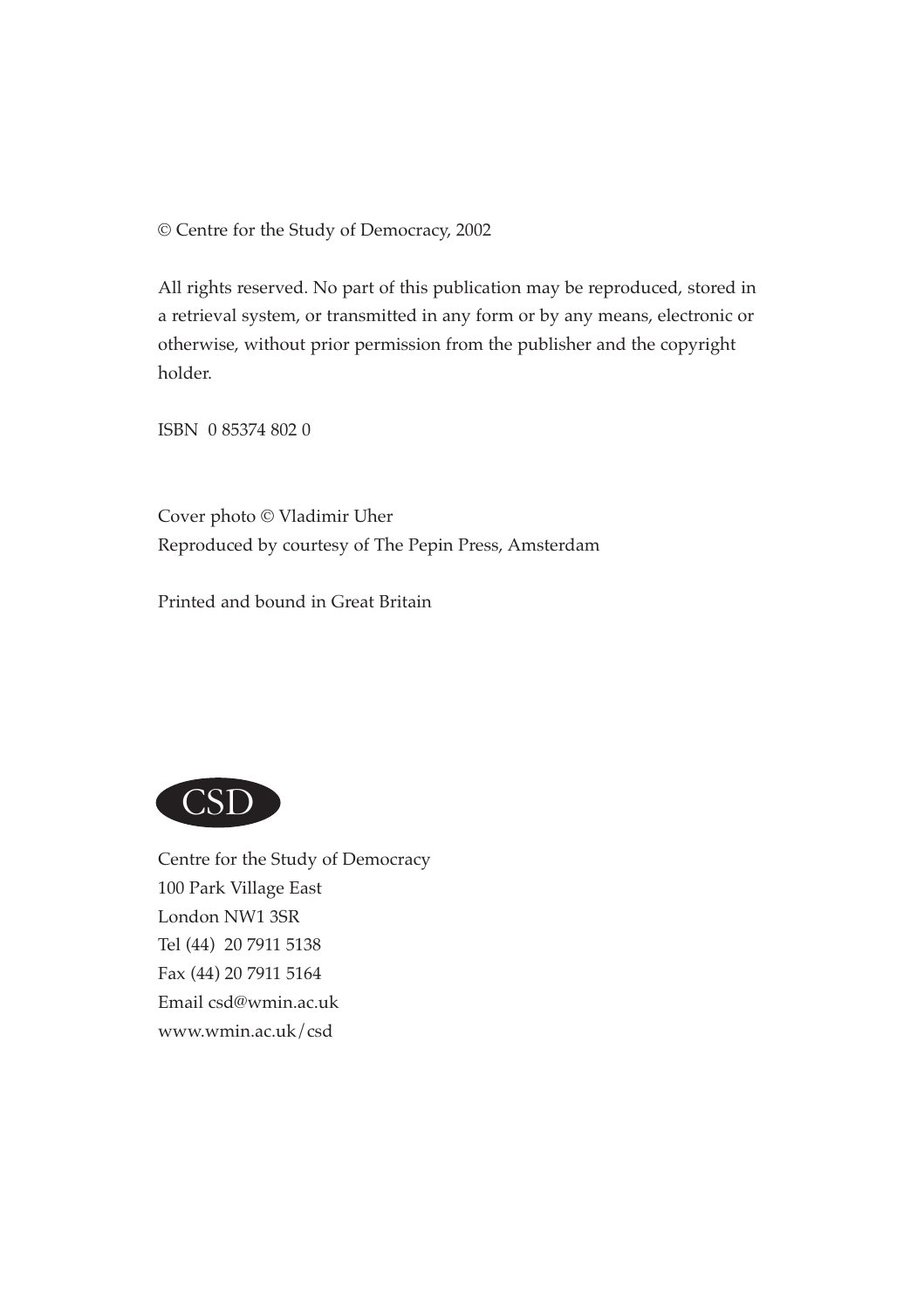For some time I have been concerned with what I see as our growing inability to envisage in political terms the problems facing our societies: that is, to see them as problems the solutions to which entail not just technical but political decisions. These decisions would be made between real alternatives, the existence of which implied the presence of conflicting but legitimate projects of how to organize our common life. We appear to be witnessing not the end of history but the end of politics. Is this not the message of recent trends in political theory and sociology, as well as of the practices of mainstream political parties? They all claim that the adversarial model of politics has become obsolete and that we have entered a new phase of reflexive modernity, one in which an inclusive consensus can be built around a 'radical centre'. All those who disagree with this consensus are dismissed as archaic or condemned as evil. Morality has been promoted to the position of a master narrative; as such, it replaces discredited political and social discourses as a framework for collective action. Morality is rapidly becoming the only legitimate vocabulary: we are now urged to think not in terms of right and left, but of right and wrong.

This displacement of politics by morality means that there is now no properly 'agonistic' debate in the democratic political public sphere about possible alternatives to the existing hegemonic order; as a consequence, this sphere has been seriously weakened. Hence the growing disaffection with liberal democratic institutions, a disaffection which manifests itself in declining electoral participation

<sup>\*</sup> This article was first presented as an inaugural professorial lecture at the University of Westminster in May 2002.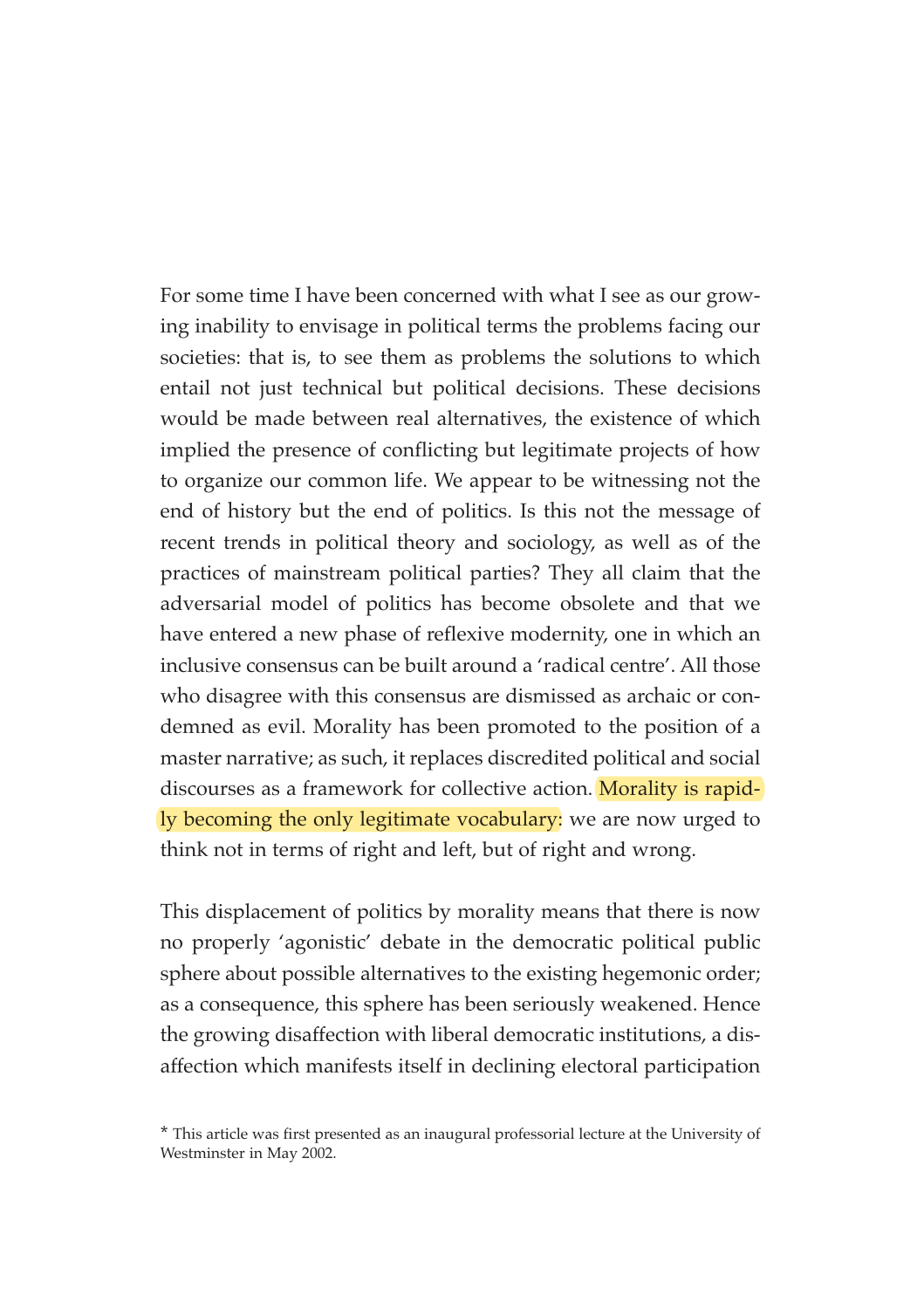and in the attraction exerted by right-wing populist parties that challenge the political establishment.

There are many reasons for the disappearance of a properly political perspective: they include the predominance of a neo-liberal regime of globalization, and the influence of the individualistic consumer culture which now pervades most advanced industrial societies. From a more strictly political perspective, it is clear that the collapse of communism and the disappearance of the political frontiers that structured the political imaginary for most of the last century have caused the political markers of society to crumble. The steady blurring of the distinction between right and left which so many celebrate as progress is, in my view, one of main reasons for the growing irrelevance of the democratic, political public sphere. It has negative consequences for democratic politics. Before returning to this point I would like to examine the responsibility of political theory for our current inability to think in political terms – a phenomenon with which I, as a political theorist, am particularly concerned.

#### THE SHORTCOMINGS OF LIBERAL DEMOCRATIC THEORY

In recent years the traditional understanding of democracy as an aggregation of interests – the 'aggregative' model – has been increasingly displaced by a new paradigm: 'deliberative democracy'. One of the main tenets of this new model is that political questions are, by nature, moral and can, therefore, be addressed rationally. The objective of a democratic society, in this view, is the creation of a rational consensus. This consensus would be reached by using deliberative procedures with the aim of producing outcomes that were impartial and met everyone's interests equally. All those who question the possibility of achieving such a rational consensus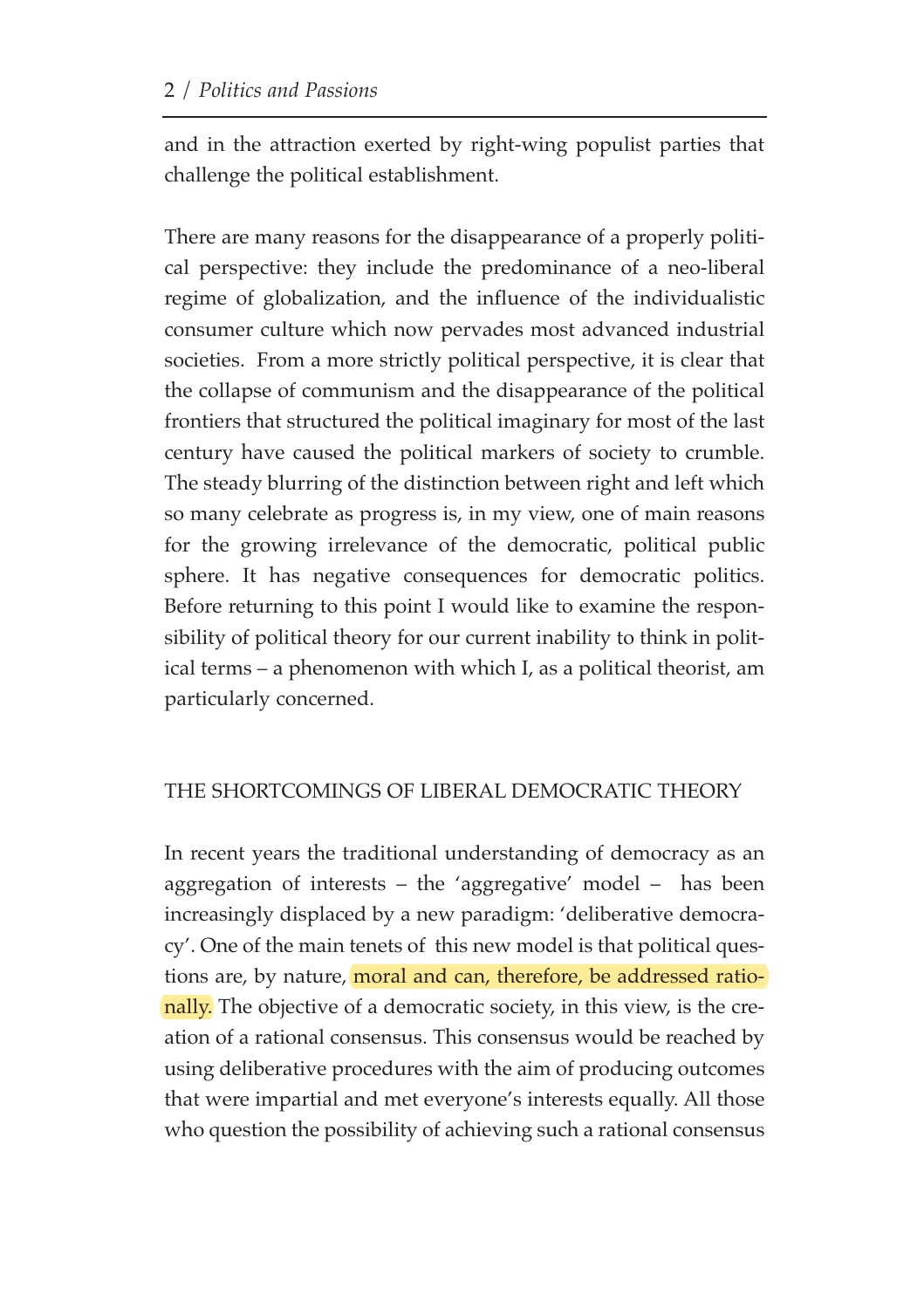and who claim, instead, that the political is a domain in which one should always rationally expect to find discord are accused of undermining the very possibility of democracy. As Jürgen Habermas has put it:

If questions of justice cannot transcend the ethical self-understanding of competing forms of life, and existentially relevant value conflicts and oppositions must penetrate all controversial questions, then in the final analysis we will end up with something resembling Carl Schmitt's understanding of politics.<sup>1</sup>

This trend in political theory of conflating politics with morality understood in rationalistic and universalistic terms – tries to eradicate an aspect of politics that cannot, in fact, be eradicated: antagonism. This approach has contributed to the current displacement of the political by the juridical and the moral, each of which is perceived to be a terrain on which impartial decisions can be reached. There is, therefore, a strong link between this kind of political theory and the retreat of the political. That is why I am concerned by the fact the deliberative model of democracy is often presented as being well suited to the present stage of democracy. No doubt this type of theory chimes with 'third way' politics and its pretensions to be located 'beyond left and right'; but, as I argue below, it is precisely this post-political perspective which makes us incapable of thinking politically, of asking political questions, and of offering political answers.

This displacement of the political by the juridical is very clear in the work of John Rawls. Rawls offers the US Supreme Court as the best example of what he calls the 'free exercize of public rea-

–––––––––––––––

<sup>1.</sup> Jürgen Habermas, 'Reply to Symposium Participants', *Cardozo Law Review*, Volume 17 (March 1996), nos 4-5, p. 1493.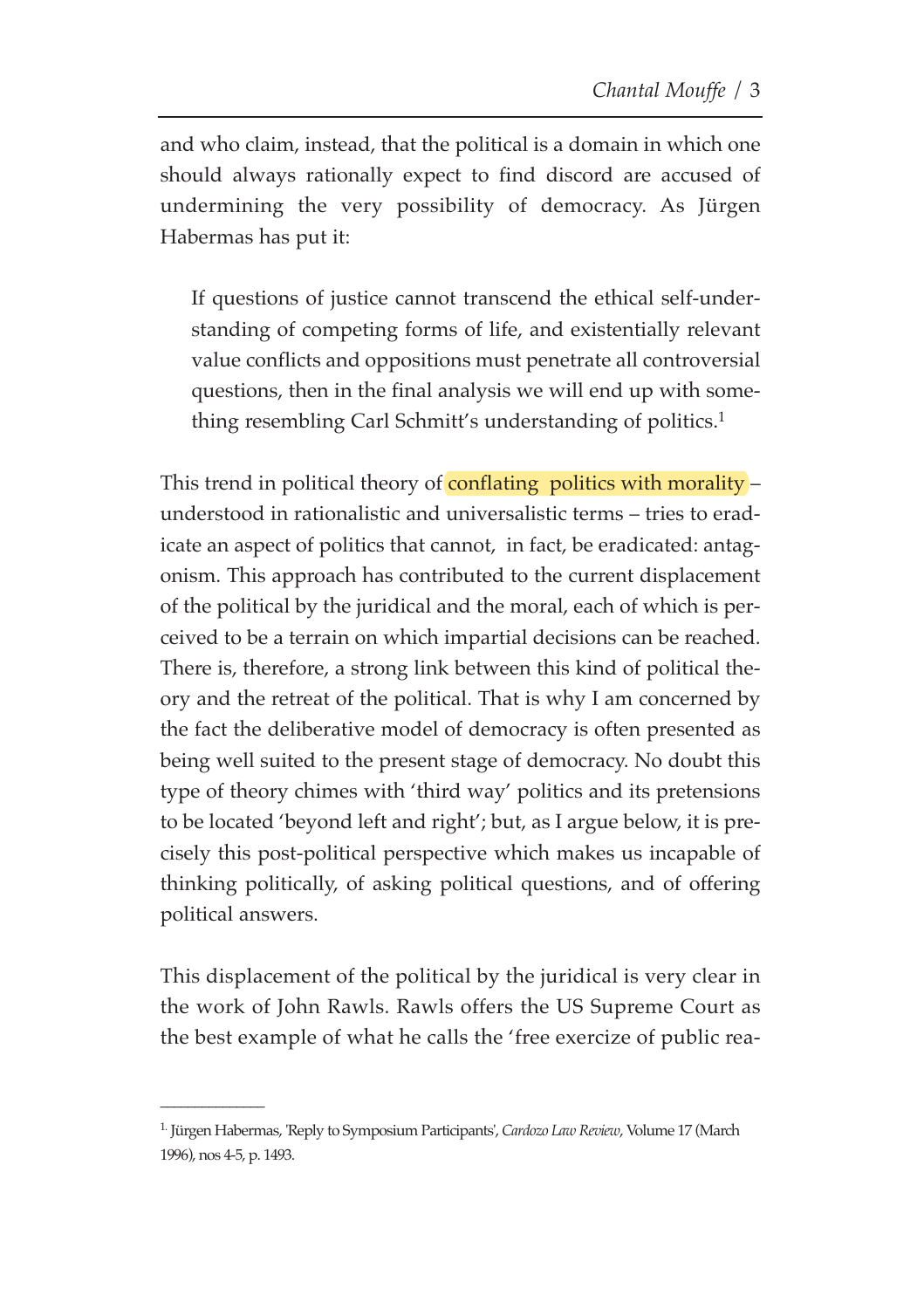son', in his view the very model of democratic deliberation. Another example is Ronald Dworkin who, in many of his essays, gives primacy to the independent judiciary, which he sees as the interpreter of the political morality of a community. According to Dworkin all the fundamental questions that a political community faces – to do with employment, education, censorship, freedom of association, and so on – are better resolved by judges, providing they interpret the constitution with reference to the principle of political equality. There is, in Dworkin's worldview, very little left over for discussion in the political arena to resolve.

Even a pragmatist such as Richard Rorty, despite his important and far-reaching critique of the rationalist approach, fails to provide an adequate alternative to it. Rorty, too, privileges consensus and neglects the dimension of the political. Of course, the consensus he advocates is reached through persuasion and 'sentimental education', not rational argumentation; nevertheless, he believes in the possibility of an all-encompassing consensus and, thus, in the elimination of antagonism.

The current situation can be seen as the fulfilment of a tendency which, as Carl Schmitt argued, is inscribed in liberalism, with its constitutive inability to think in truly political terms and its consequent resorting to other discourses: economic, moral, or juridical. It might seem paradoxical, even perverse, to refer to Schmitt, a declared adversary of liberal democracy, in an attempt to remedy the deficiencies of liberal democratic theorists. However, I am convinced that we can often learn more from intransigent critics than from bland apologists.

The strength of Schmitt's critique is that it highlights the main shortcoming of liberal thought: its inability to apprehend the specificity of the political. In *The Concept of the Political* Schmitt writes: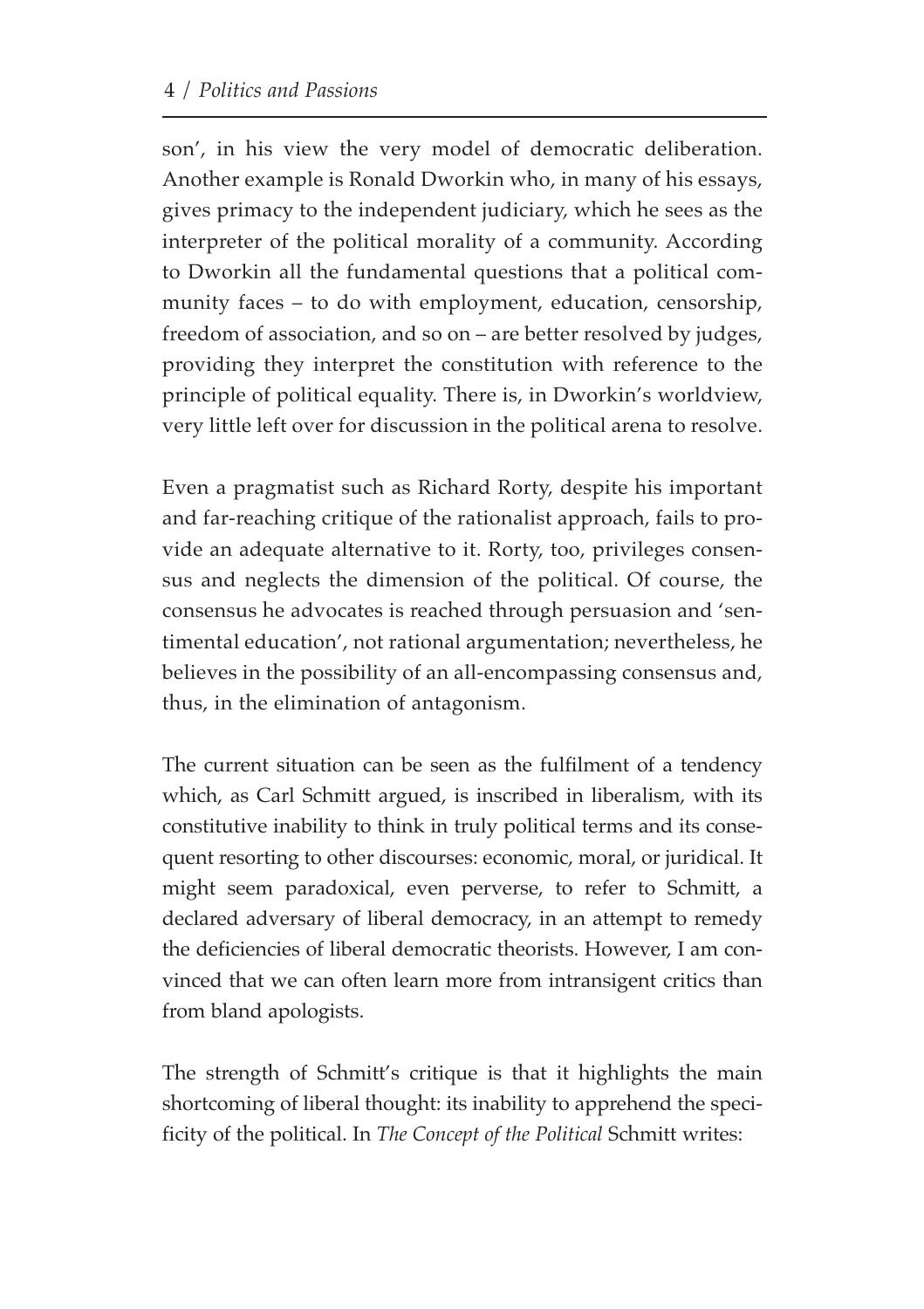In a very systematic fashion liberal thought evades or ignores state and politics and moves instead in a typical recurring polarity of two heterogeneous spheres, namely ethics and economics, intellect and trade, education and property. The critical distrust of state and politics is easily explained by the principles of a system whereby the individual must remain *terminus a quo* and *terminus ad quem*. 2

In other words liberal thought is necessarily blind to the political: liberalism's individualism means it cannot understand the formation of collective identities. Yet the political is from the outset concerned with collective forms of identification; the political always has to do with the formation of an 'Us' as opposed to a 'Them', with conflict and antagonism; its *differentia specifica*, as Schmitt puts it, is the friend–enemy distinction. Rationalism, however, entails the negation of the ineradicability of antagonism. It is no wonder, then, that liberal rationalism cannot grasp the nature of the political. Liberalism has to negate antagonism since antagonism, by highlighting the inescapable moment of decision – in the strong sense of having to make a decision on an undecidable terrain – reveals the limits of any rational consensus.

In my view this denial of antagonism is what prevents liberal theory from understanding democratic politics. The political in its antagonistic dimension cannot be made to disappear simply by denying it, by wishing it away (the typical liberal gesture): such a negation only leads to impotence; and liberal thought *is* impotent when confronted by antagonisms which it believes belong to a bygone age when reason did not control archaic passions. This impotence, as I show below, is at the root of the current inability to grasp the nature and causes of the new phenomenon of right-wing

–––––––––––––––

<sup>2</sup> Carl Schmitt, *The Concept of the Political* (New Brunswick: Rutgers University Press, 1976), p. 70.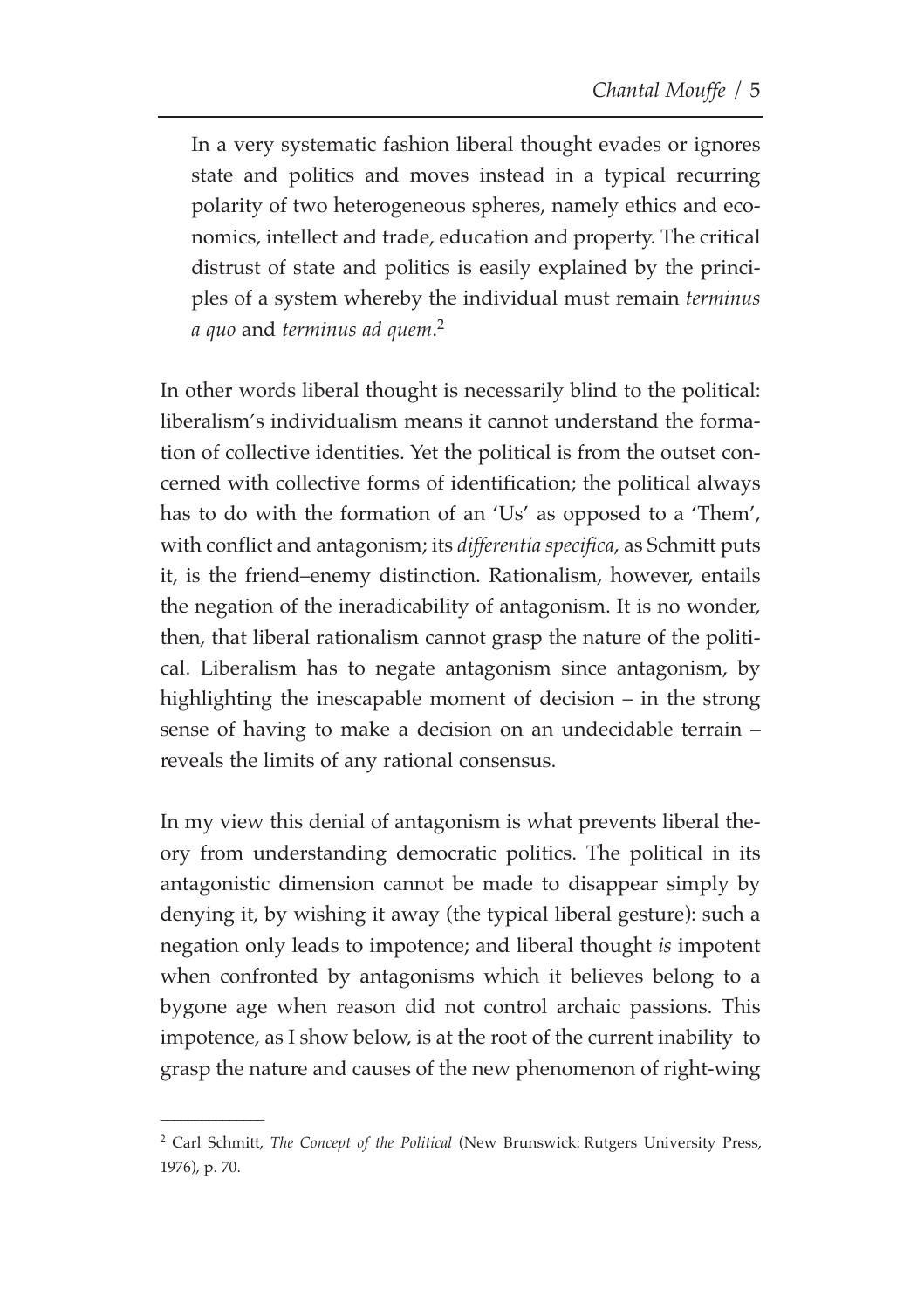#### 6 / *Politics and Passions*

populism spreading throughout Europe. That is why it is extremely important to listen to Schmitt when he states that the political can be understood 'only in the context of the ever present possibility of the friend-and-enemy groupings, regardless of the aspects which this possibility implies for morality, aesthetics, and economics'.3 With this crucial insight, Schmitt is drawing our attention to the fact that the political is linked to the existence of hostility in human societies, a hostility which can take many forms and manifests itself in many kinds of social relations. In my view, recognizing this is the starting point for thinking properly about the aims of democratic politics.

Schmitt never developed these insights theoretically. That is why, in my work, I have tried to formulate them more rigorously on the basis of a critique of essentialism developed in several currents of contemporary thought. This critique shows that one of the main weaknesses of liberalism is that it deploys a logic of the social based on a conception of being as presence, conceiving of objectivity as being inherent in things themselves. As a result it cannot apprehend the process by which political identities are constructed. It is unable to recognize that identity is always constructed as 'difference' and that social objectivity is constituted through acts of power. What liberalism refuses to admit is that any form of social objectivity is ultimately political and that it bears the traces of the acts of exclusion which govern its constitution.

The notion of the 'constitutive outside' clarifies this point. Henry Staten uses this term to refer to a number of themes developed by Jacques Derrida with notions such as *supplement*, *trace* and *differance*. 4 The term 'constitutive outside' is meant to highlight the

<sup>–––––––––––––––</sup> <sup>3</sup> Ibid., p. 35.

<sup>4</sup> Henry Staten, *Wittgenstein and Derrida* (Basil Blackwell, 1985).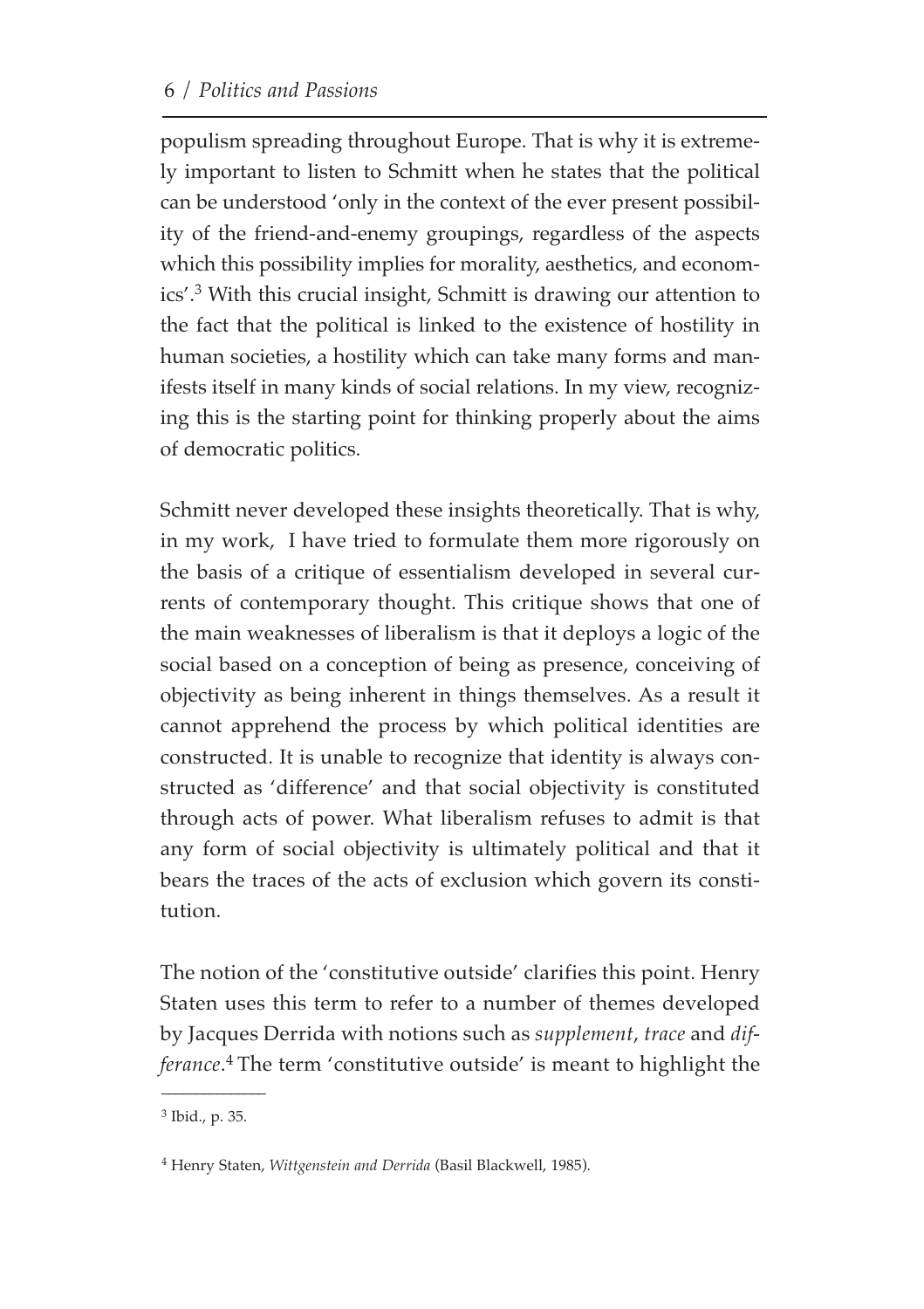fact that the creation of an identity implies the establishment of a difference, one which is often constructed on the basis of a hierarchy: for example between form and matter, black and white, man and woman. Once we have understood that every identity is relational and that the affirmation of a difference – that is, the perception of something 'Other' that constitutes an 'exterior' – is a precondition for the existence of any identity, we can formulate better Schmitt's point about the ever present possibility of the friend–enemy relationship. Put another way, we can begin to envisage how social relations can become the breeding ground of antagonism.

Indeed – as already indicated – political identities, which are always collective identities, entail the creation of an 'Us' that only exists by distinguishing itself from a 'Them'. Such a relation is not necessarily antagonistic. But there is always the possibility that an 'Us'–'Them' relationship can become a friend–enemy relationship. This happens when the 'Other', until now merely considered to be different, begins to be perceived as questioning our identity and threatening our existence. From that moment, any form of Us–Them relationship – religious, ethnic or economic – becomes the locus of an antagonism.

It is important to acknowledge that the very condition of possibility of the formation of political identities is at the same time the condition of impossibility of a society from which antagonism has been eliminated. Antagonism – as Schmitt repeatedly stressed – is an ever present possibility. This antagonistic dimension is what I call the 'the political'; I distinguish it from 'politics', which refers to the set of practices and institutions the aim of which is to create order, to organize human coexistence in conditions which are always conflictual because they are traversed by 'the political'. To use Heideggerian terminology, one could say that 'the political' is situated at the level of the ontological, while politics belongs to the ontic.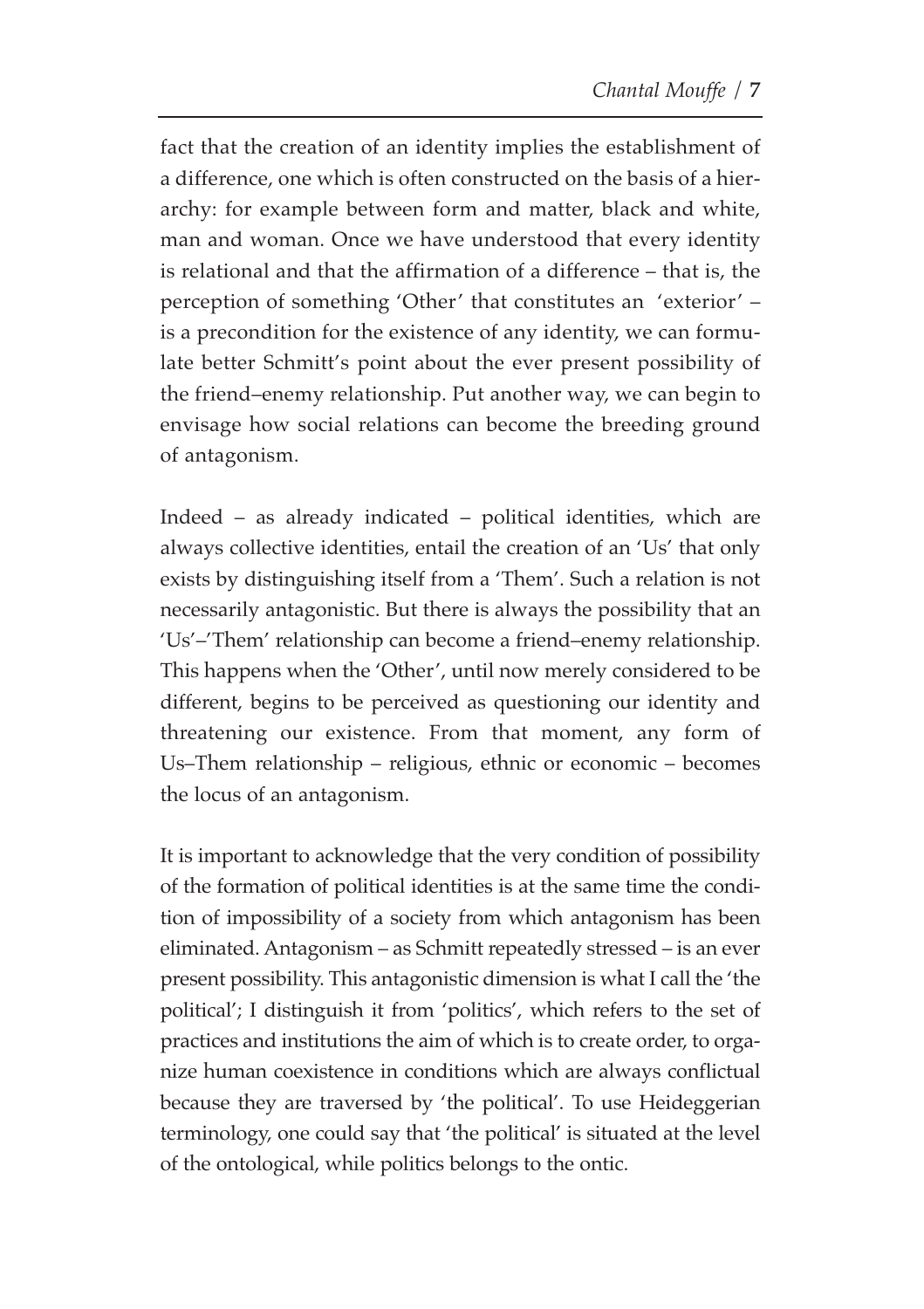#### AGONISTIC PLURALISM

These considerations on the shortcomings of liberal democratic theory should make clear the basis of my conviction that, in order to understand the nature of democratic politics and the challenges with which it is confronted, we need an alternative to the two main approaches in democratic political theory. One of those approaches, the aggregative model, sees political actors as being moved by the pursuit of their interests; the other, the deliberative model, stresses the role of reason and moral considerations. *Both* of these models leave aside the central role of 'passions' in the creation of collective political identities. In my view one cannot understand democratic politics without acknowledging passions as the moving force in the field of politics. That is why I am working on a new model: 'agonistic pluralism'. This attempts to tackle all the issues which the two other models, with their rationalist, individualistic frameworks, cannot properly address.

My argument is this. Once we acknowledge the dimension of 'the political' we begin to realize that one of the main challenges facing democratic politics is how to **domesticate hostility** and to defuse the potential antagonism in all human relations. The fundamental question for democratic politics is not how to arrive at a rational consensus, that is, a consensus not based on exclusion: this would require the construction of an 'Us' that did not have a corresponding 'Them'; an impossible feat because – as we have seen – the condition of the constitution of an 'Us' is the demarcation of a 'Them'. The crucial issue for democratic politics, instead, is how to establish this 'Us'–'Them' distinction in a way that is compatible with pluralism. The specificity of modern democracy is precisely its recognition and legitimation of conflict; in democratic societies, therefore, conflict cannot and should not be eradicated. Democratic politics requires that the others be seen not as enemies to be destroyed but as adversaries whose ideas should be fought,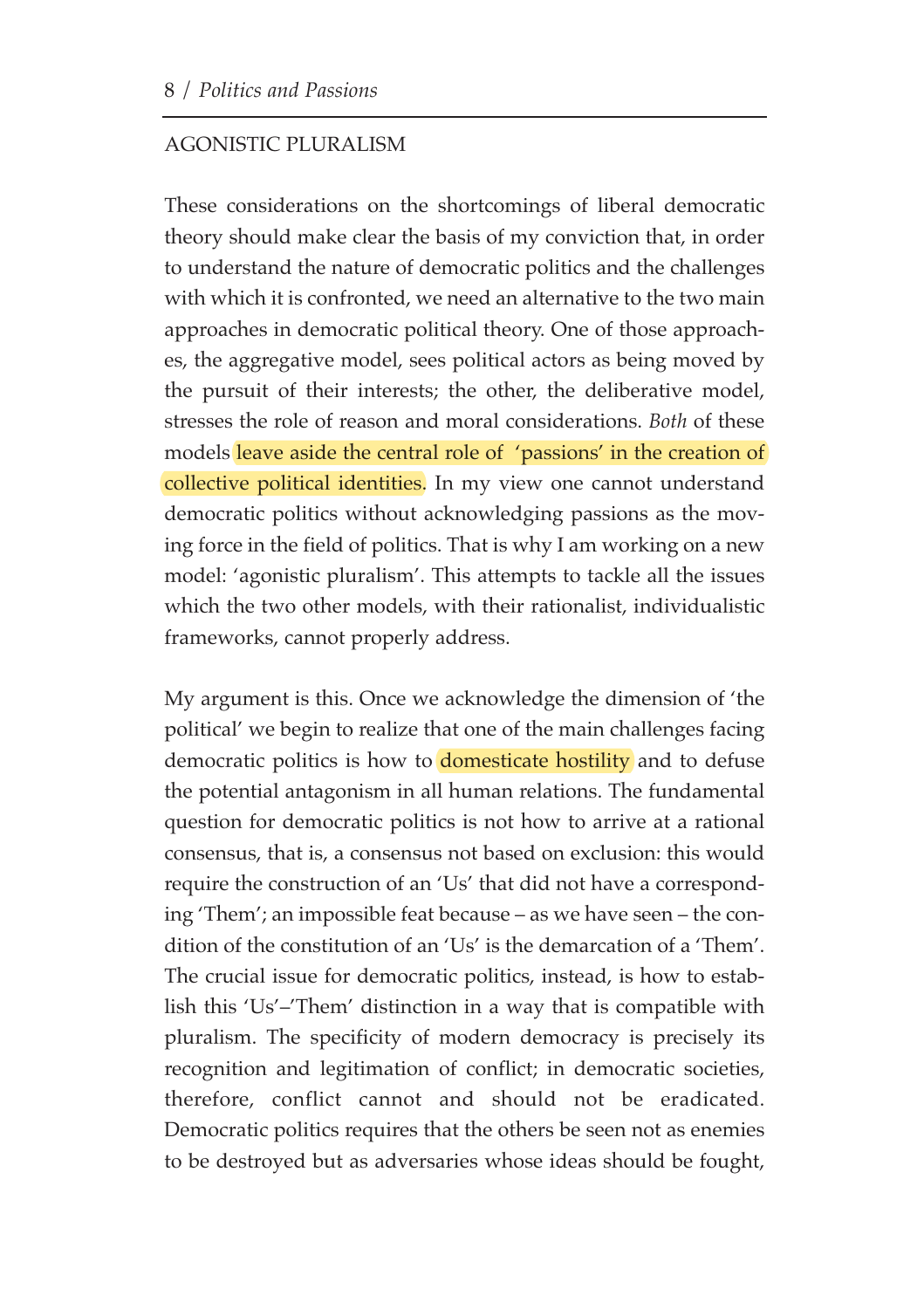even fiercely, but whose right to defend those ideas will never be questioned. Put differently, what is important is that conflict does not take the form of 'antagonism' (struggle between enemies) but of 'agonism' (struggle between adversaries). The aim of democratic politics is to transform potential antagonism into agonism.

This is why the central category of democratic politics is the category of the 'adversary', the opponent with whom we share a common allegiance to the democratic principle of 'liberty and equality for all' while disagreeing about its interpretation. Adversaries fight each other because they want their interpretation to become hegemonic; but they do not question their opponents' right to fight for the victory of their position. The 'agonistic struggle' – the very condition of a vibrant democracy – consists of this confrontation between adversaries.<sup>5</sup> In the agonistic model the prime task of democratic politics is neither to eliminate passions nor to relegate them to the private sphere in order to establish a rational consensus in the public sphere; it is, rather, to 'tame' these passions by mobilizing them for democratic ends and by creating collective forms of identification around democratic objectives.

This understanding of the term 'adversary' needs to be distinguished sharply from its use in liberal discourse. In this understanding the presence of antagonism is not eliminated, but 'sublimated'. By contrast, what liberals mean by 'adversary' is simply 'competitor'. They envisage the field of politics as a neutral terrain on which different groups compete for positions of power. These groups do not question the dominant hegemony nor wish to transform the relations of power; their aim is to dislodge others so that they can occupy their place. This is merely competition among

–––––––––––––––

<sup>5</sup> For a development of this argument, see Chantal Mouffe, *The Democratic Paradox* (London: Verso, 2000).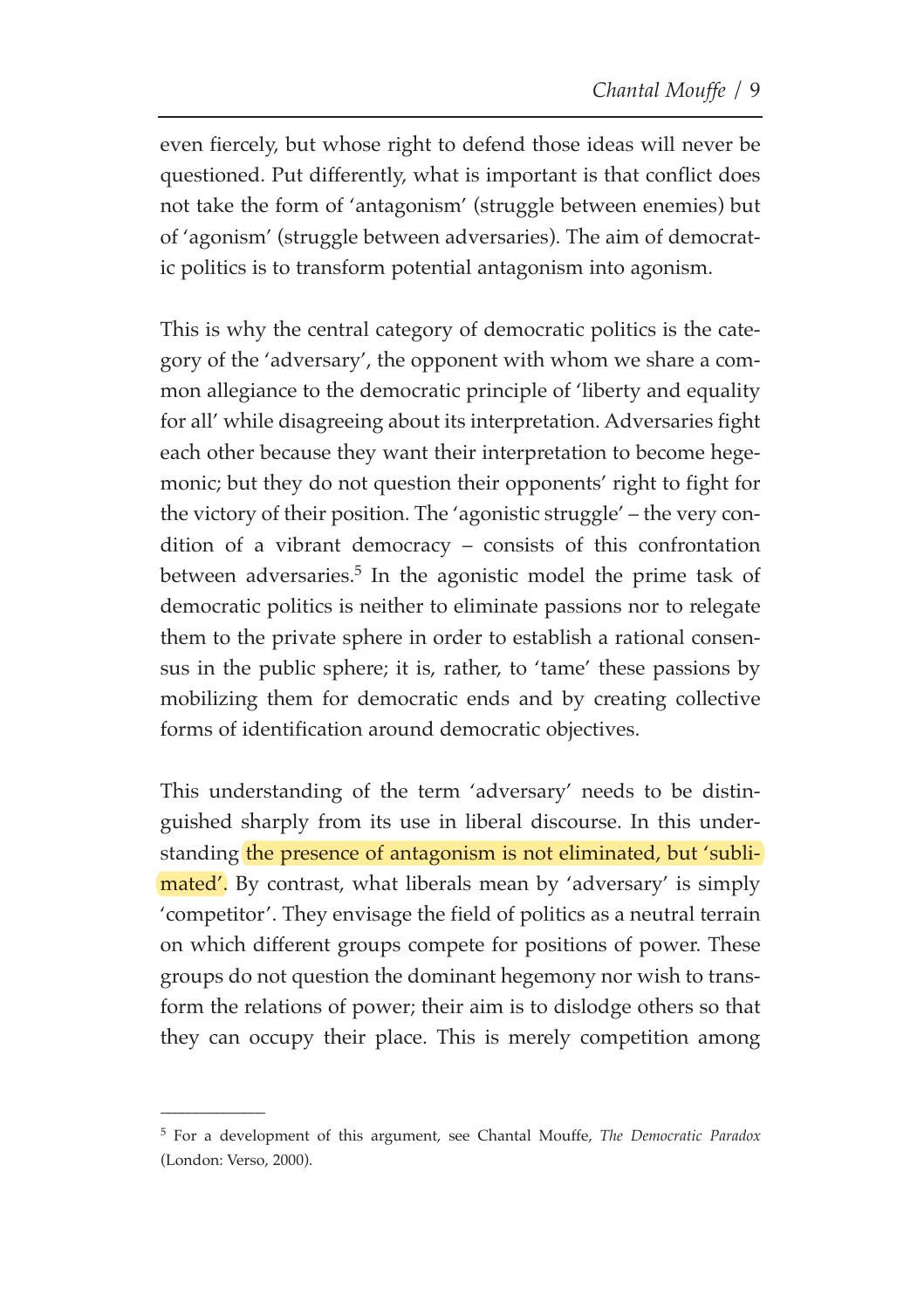elites. In the agonistic model, however, the antagonistic dimension is always present; there is a constant struggle between opposing hegemonic projects which can never be reconciled rationally; one of them needs to be defeated. This is a real confrontation but one that is played out under conditions regulated by a set of democratic procedures accepted by the adversaries.

Liberal theorists are unable to acknowledge not only the presence of strife in social life and the impossibility of finding rational, impartial solutions to political issues, but also the integrative role that conflict plays in modern democracy. A well-functioning democracy requires confrontation between democratic political positions. Without this there is always a danger that democratic confrontation will be replaced by confrontation between non-negotiable moral values or essentialist forms of identification. Too much emphasis on consensus, together with an aversion towards confrontation, produces both apathy as well as a lack of interest in political participation. This is why a democratic society requires a debate about possible alternatives. It must provide political forms of identification around clearly differentiated democratic positions; or, in Niklas Luhman's words, there must be a clear 'splitting of the summit', a real choice between the policies put forward by the government and those of the opposition.<sup>6</sup> Consensus is necessary, but it must be accompanied by dissent. Consensus is needed both about the institutions which constitute democracy and about the ethico-political values that should inform the political association. There will always be disagreements, however, about the meaning of these values and how they should be implemented. In a pluralist democracy such disagreements, which allow people to identify themselves as citizens in different ways, are not just legitimate but necessary; they are the stuff of democratic politics. When

–––––––––––––––

<sup>6</sup> Niklas Luhman, 'The future of democracy', *Thesis 11*, No. 26 (1990), p. 51.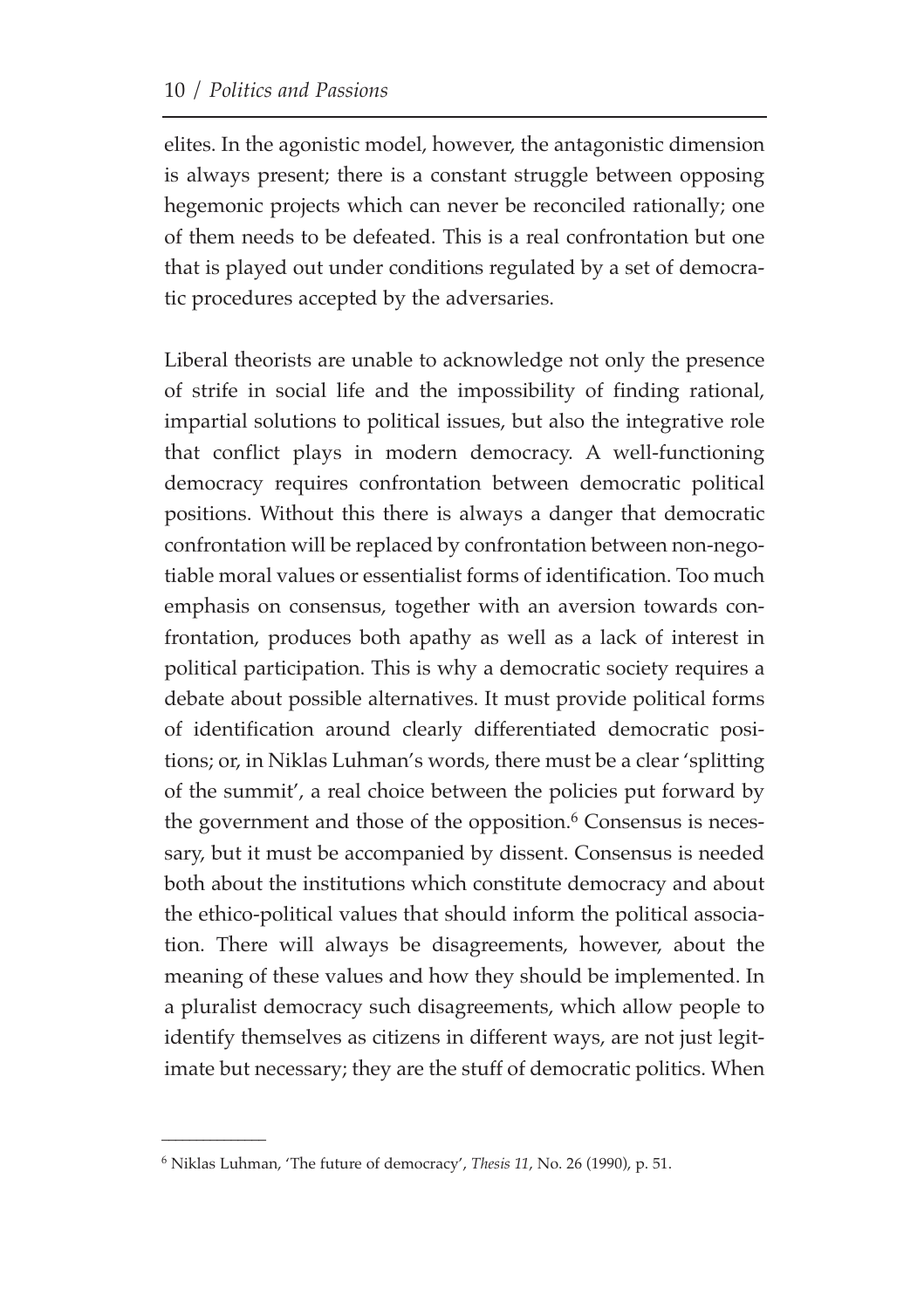the agonistic dynamics of pluralism are obstructed because of a lack of democratic forms of identification, passions have no democratic outlet. This lays the ground for forms of politics that articulate essentialist identities – nationalist, religious or ethnic – and for increased confrontations over non-negotiable moral values.

#### BEYOND LEFT AND RIGHT

This is why we should be suspicious of the current tendency to celebrate the blurring of the frontiers between left and right and to advocate a politics 'beyond left and right'. A well-functioning democracy needs vibrant clashes of democratic political positions. Antagonism can take many forms; it is illusory to believe that it can be eradicated. In order to allow for the possibility of transforming antagonistic into agonistic relations there must be political outlets for the expression of conflict within a pluralistic democratic system that offers opportunities of identification around democratic political alternatives.

In this context I would like to emphasize the pernicious consequences of the fashionable thesis – put forward by Ulrich Beck and Anthony Giddens – that the adversarial model of politics has become obsolete. In their view the friend–enemy model of politics is characteristic of classical industrial modernity, the 'first modernity'. Now, they claim, we live in a different, 'second', 'reflexive', modernity, in which the emphasis should be put on 'sub-politics', on the issues of 'life and death'.

At the core of this conception of reflexive modernity – as in the case of deliberative democracy, though in a different form – is the view that the antagonistic dimension of the political can be eliminated and the belief that friend–enemy relations have been eradicated. In post-traditional societies, it is claimed, collective identities are no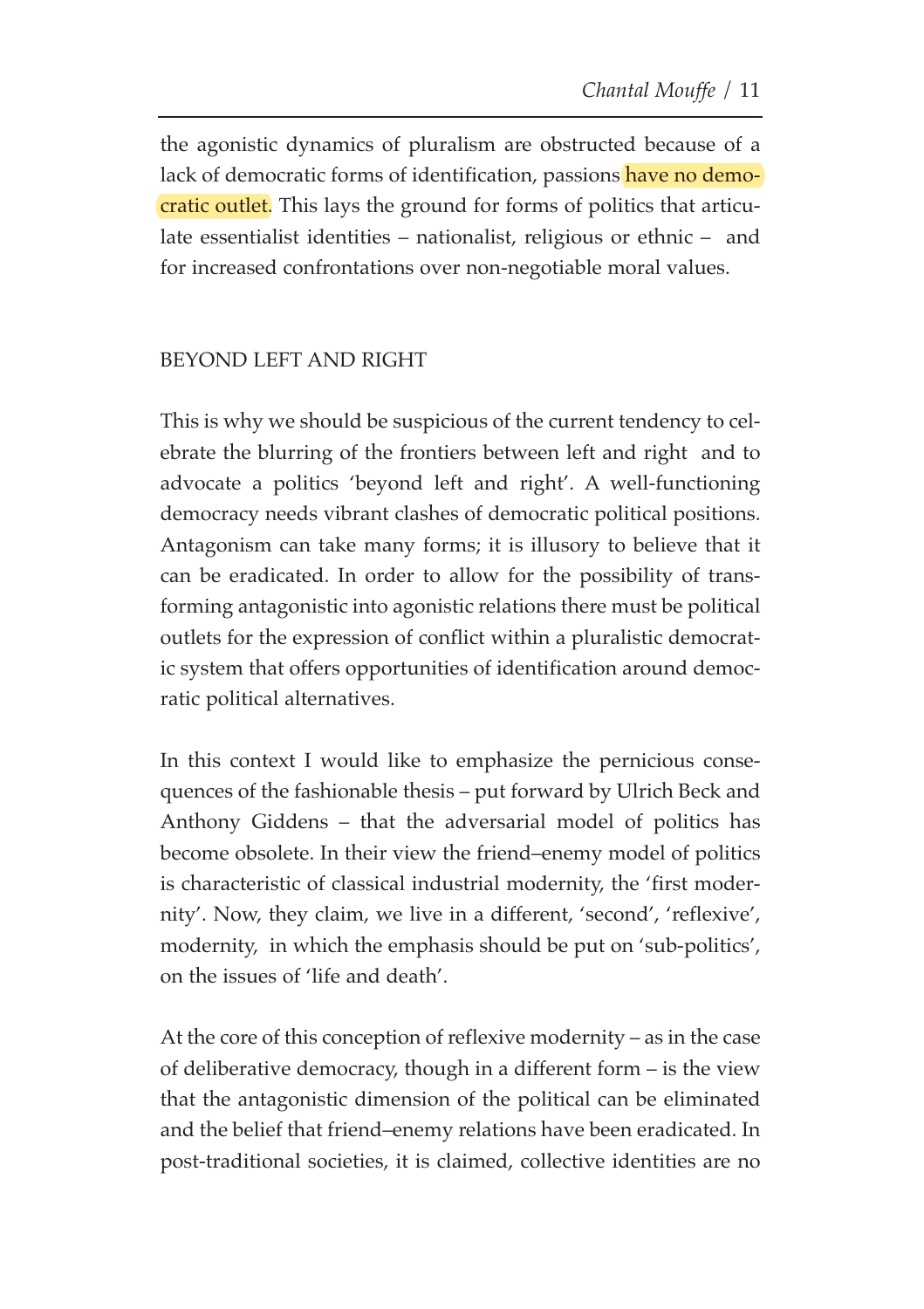longer constructed in terms of 'Us' and 'Them'. This means that political frontiers have evaporated and that politics must therefore, in Beck's expression, be 'reinvented'. Indeed, Beck pretends that the generalized scepticism and the doubt prevalent today preclude the emergence of antagonistic relations. We have entered an era of ambivalence in which nobody believes any more that they possess the truth. As it was precisely this belief from which antagonisms stemmed there is, without it, no longer any reason for antagonism to exist. Any attempt to organize collective identities in terms of left and right and to define an adversary is thereby discredited as being 'archaic' or (to talk like Tony Blair) 'Old Labour'.

Conflictual politics is deemed to belong to the past; the favoured type of democracy is consensual and depoliticized. Nowadays the key terms of political discourse are 'good governance' and 'partisan-free democracy'. In my view it is the inability of traditional parties to provide distinctive forms of identification around possible alternatives which has created a terrain on which right-wing populism can flourish. Indeed, right-wing populist parties are often the only ones which attempt to mobilize passions and to create collective forms of identifications. By contrast with all those who believe that politics can be reduced to individual motivation, they are well aware that politics consists in the creation of an 'Us' counterposed to a 'Them' and that it requires the creation of collective identities. Hence the powerful appeal of their discourse: it provides collective forms of identification around the notion of 'the people'.

In addition, social-democratic parties in many countries, under the banner of 'modernization', identify more or less exclusively with the middle classes and have stopped addressing the concerns of those groups whose demands are considered to be 'archaic' or 'retrograde'. In view of all this, it is no surprise if those groups who feel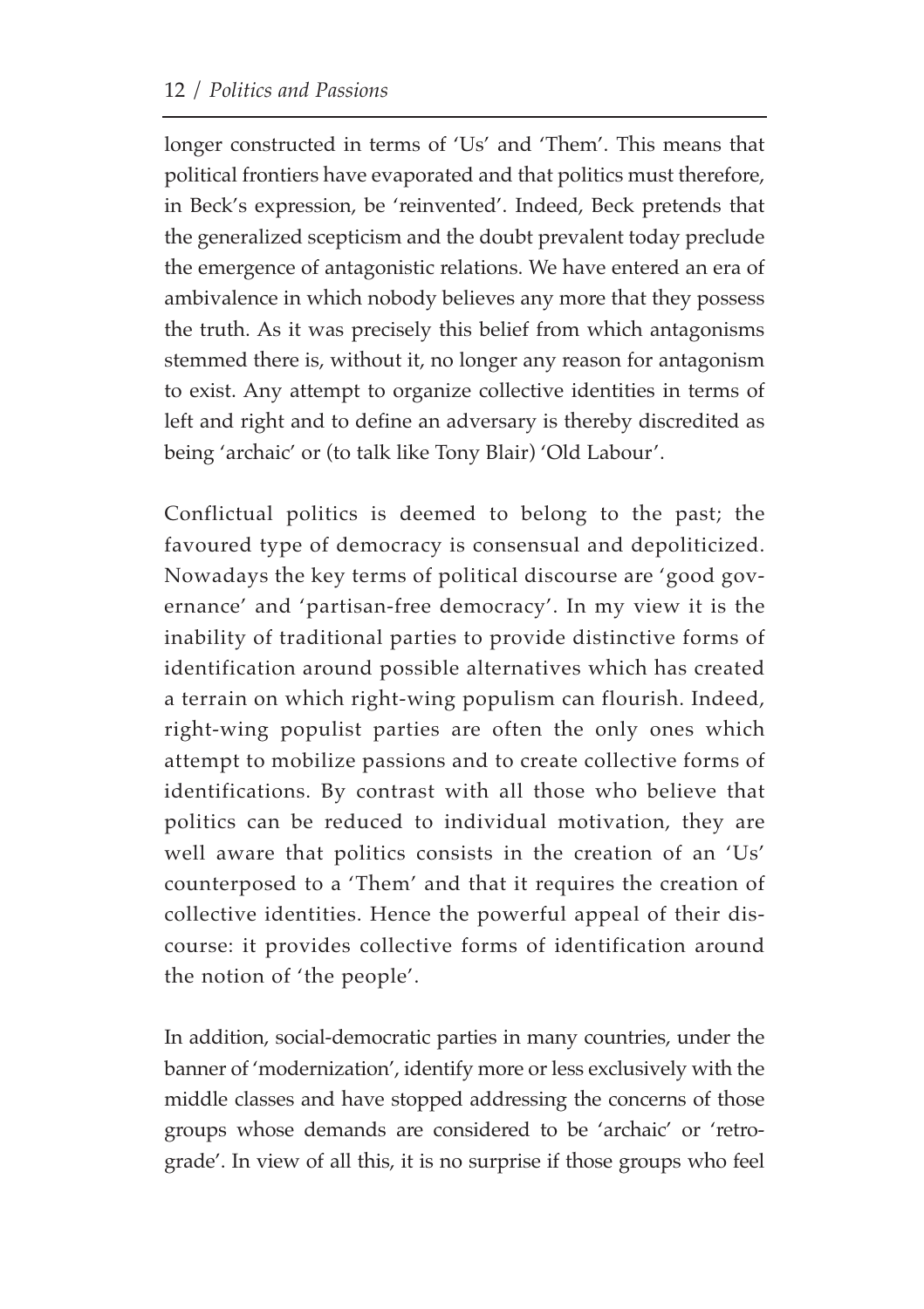excluded from an effective exercize of citizenship by what they perceive as the 'establishment elites' are becoming increasingly alienated. In a context in which the dominant discourse proclaims that there is no alternative to the current neo-liberal form of globalization – and that we have to accept its dictates – it is small wonder that more and more people are keen to listen to those who claim that alternatives do exist and that they will give back to the people the power to make decisions. When democratic politics can no longer shape the discussion about how we should organize our common life, when it is limited to securing the necessary conditions for the smooth functioning of the market: in these circumstances the conditions are ripe for talented demagogues to articulate popular frustration. We should realize that to a great extent the success of rightwing populist parties is due to the fact that they provide people with some form of hope, with the belief that things can be different. Of course this is an illusory hope, founded on false premises and on unacceptable mechanisms of exclusion in which xenophobia usually plays a central role. But when these parties are the only ones offering an outlet for political passions their claim to offer an alternative can be seductive. As a result, their appeal is likely to grow. In order to formulate an adequate response to them, it is necessary to understand the economic, social and political conditions in which they have emerged. The ability to do this presupposes a theoretical approach that does not deny the antagonistic dimension of the political.

#### POLITICS IN THE MORAL REGISTER

It is crucial to understand that the rise of right-wing populism cannot be stopped by moral condemnation: this, the dominant response to this phenomenon – and a predictable one, for it chimes with the dominant post-political perspective – has so far been completely inadequate. It is, however, a reaction worth examining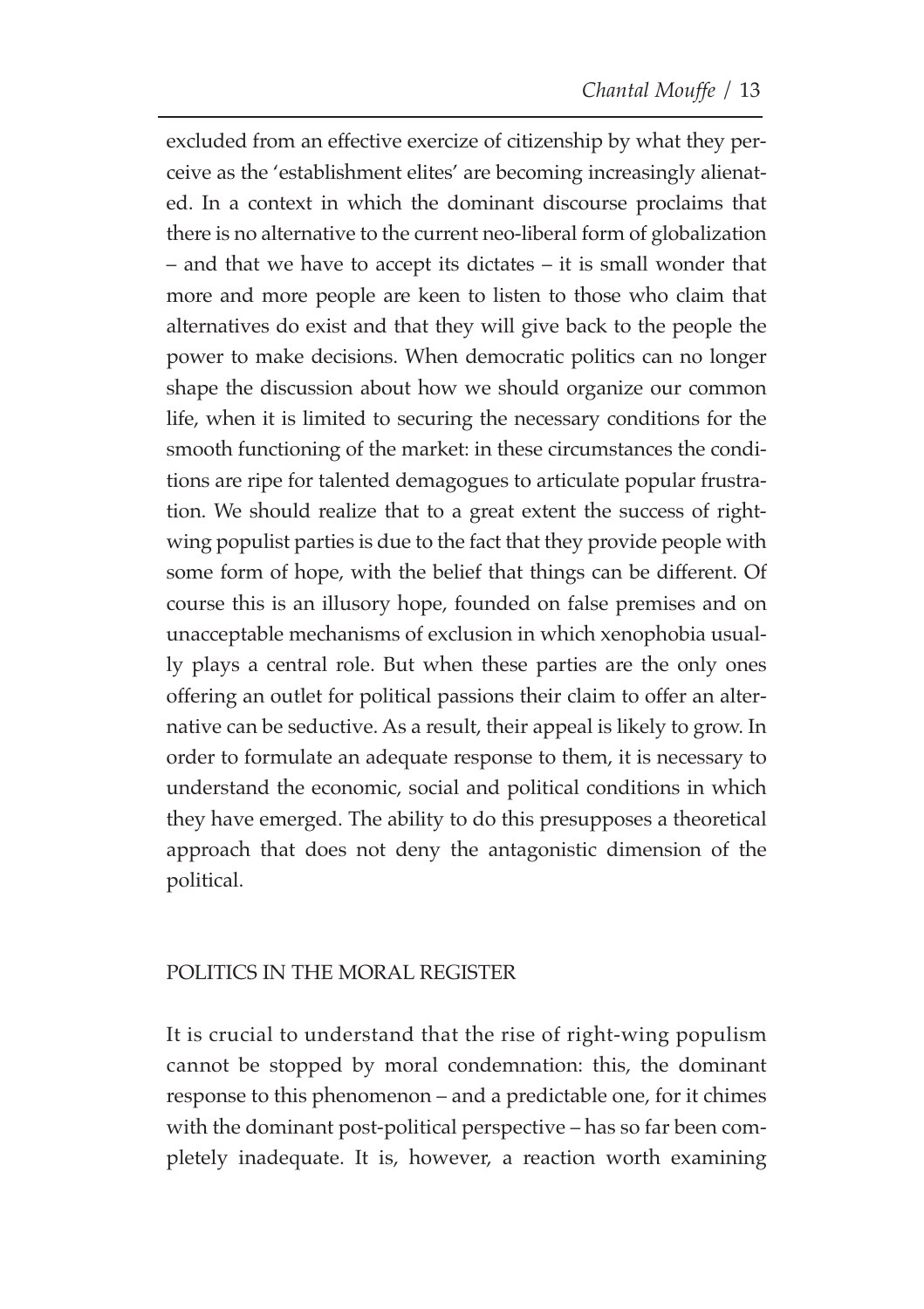closely as doing so will provide some insight into the form in which political antagonisms take today.

As already indicated the dominant discourse asserts that the adversarial model of politics is at an end and that a consensual society, beyond left and right, has arrived. However, politics, as I have argued, always entails an Us–Them distinction. This is why the consensus advocated by the defenders of partisan-free democracy cannot exist without a political frontier being created and an exterior being defined, a 'Them' which assures the identity of the consensus and the coherence of the 'Us'. This 'Them' is today conveniently designated as the 'extreme right', a term which refers to an amalgam of groups and parties covering a wide spectrum, from fringe groups of extremists and neo-Nazis through to the authoritarian right and up to the various new, right-wing populist parties. Of course, such a heterogeneous construct cannot help one grasp the nature and the causes of the new right-wing populism. It is, however, very useful as a way of securing the identity of the 'good democrats'. Indeed, since politics has supposedly become non-adversarial, the 'Them' necessary to secure the 'Us' of the good democrats cannot be envisaged as a political adversary. So the extreme right comes in very handy because it allows one to draw a frontier at the moral level, between 'the good democrats' and the 'evil extreme right'; the latter can then be condemned morally instead of being fought politically. This is why moral condemnation and the establishment of a 'cordon sanitaire' around the 'extreme right' have become the dominant answer to the rise of right-wing populist movements.

However, what is in fact happening is very different from what the advocates of the post-political approach would have us believe. Politics, with its supposedly old-fashioned antagonisms, has not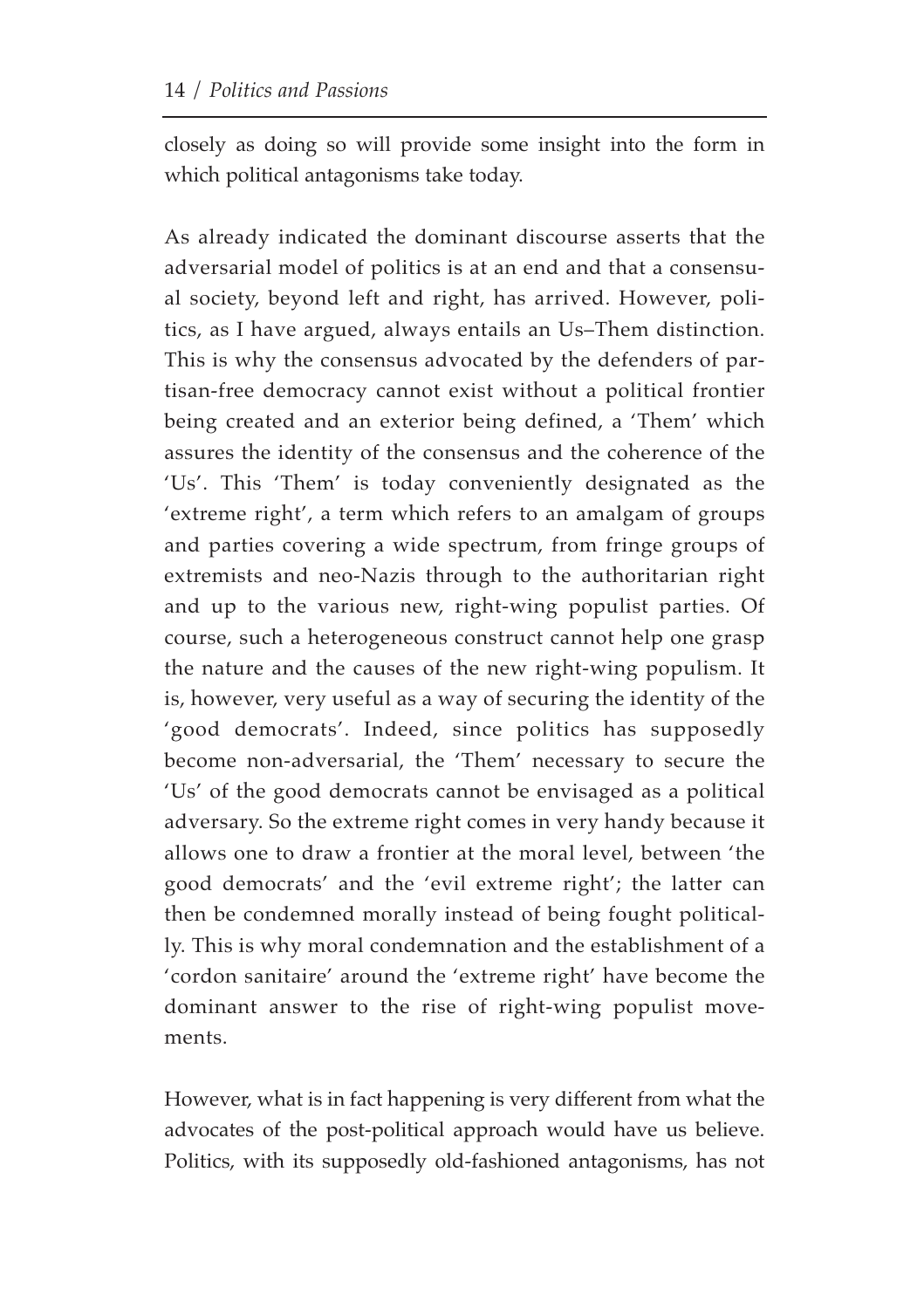been superseded by moral concerns about 'life issues' and 'human rights'. Antagonistic politics is very much alive, except that now it is being played out in the register of morality. Indeed, far from having disappeared, frontiers between 'Us' and 'Them' are constantly being created; but, since the 'Them' can no longer be defined in political terms, these frontiers are drawn in moral terms, between 'us, the good' and 'them, the evil ones'.

My concern is that this type of politics – one played out in the moral register – is not conducive to the creation of the 'agonistic public sphere' which, as I have argued, is necessary for a robust democratic life. When the opponent is defined not in political but in moral terms, he can be envisaged only as an enemy, not an adversary: no agonistic debate is possible with the 'evil them'; they must be eradicated.

It should therefore be clear that the approach which claims that the friend–enemy model of politics has been superseded in fact ends up reinforcing the antagonistic model of politics that it has declared obsolete; it does so by constructing the 'Them' as a moral, that is, as an 'absolute' enemy, which, by its nature, cannot be transformed into an 'adversary'. Instead of helping to create a vibrant, agonistic public sphere with which democracy can be kept alive and indeed deepened, all those who proclaim the end of antagonism and the arrival of a consensual society are – by creating the conditions for the emergence of antagonisms that democratic institutions will be unable to manage – actually jeopardizing democracy.

Unless there is both a profound transformation in the way democratic politics is envisaged and a serious attempt to address the absence of forms of identification which would allow for a democratic mobilization of passions, the challenge posed by right-wing populist parties is unlikely to diminish. As the recent success of Le Pen in France, the Pim Fortuyn List in Holland, the People's Party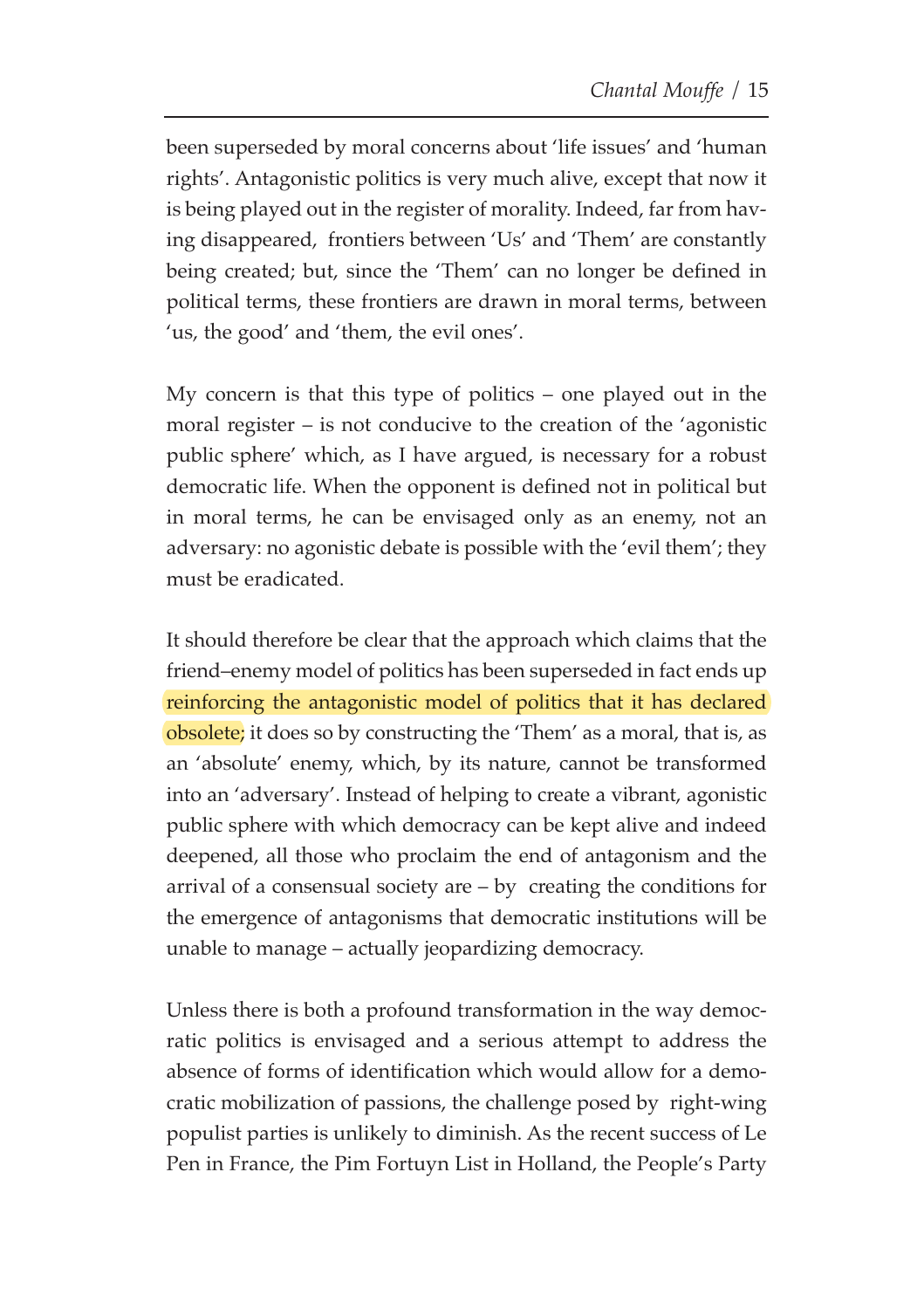in Denmark, and the Progress Party in Norway – not to mention the important advances already made by similar parties in Italy, Austria, Belgium and Switzerland – new political frontiers are being drawn in European politics. There is a danger that the old left–right distinction could soon be replaced by another distinction, one much less conducive to pluralistic democratic debate. Hence the urgent need to relinquish the illusions of the consensual model of politics and to create the foundations of an agonistic public sphere.

By limiting themselves to calls for reason, moderation and consensus, democratic parties display their lack of understanding of the workings of political logic. They do not understand the need to counter right-wing populism by mobilizing affects and passions towards democratic ends. They do not grasp that democratic politics needs to have a real purchase on people's desires and fantasies and that, instead of opposing interests to sentiments and reason to passions, it should offer forms of identifications which challenge those promoted by the right. This is not to say that reason and rational argument should disappear from politics; rather, that their place in it needs to be rethought. I am convinced that what is at stake in this enterprise is no less than the very future of democracy.